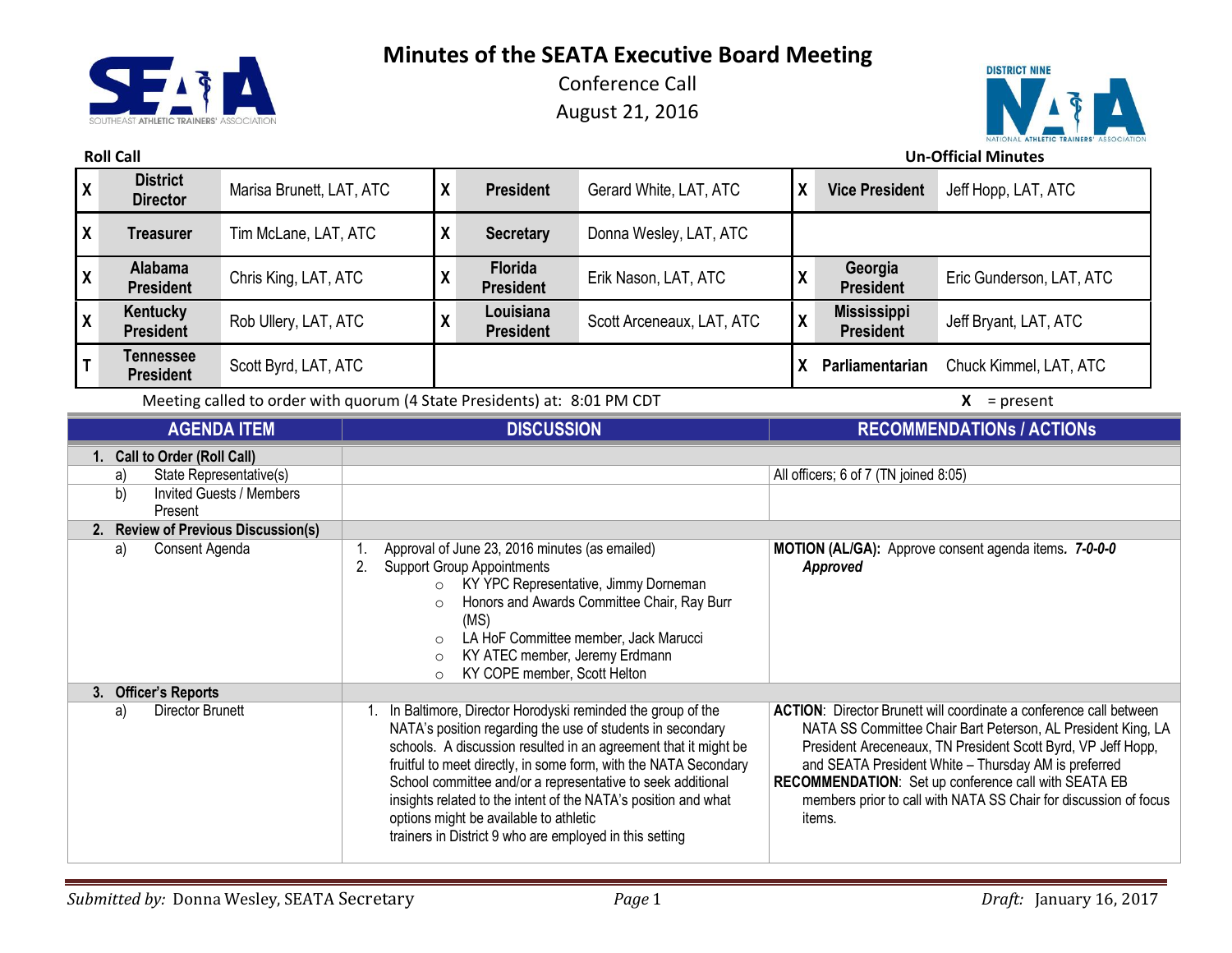SEIT Z,

## **Minutes of the SEATA Executive Board Meeting**



| <b>AGENDA ITEM</b>            | <b>DISCUSSION</b>                                                                                                                                                                                                                                                                                                                                                                                                                                                                                                                                                                                                                                                                                                                                                                                                  | <b>RECOMMENDATIONS / ACTIONS</b>                                                                                                             |  |
|-------------------------------|--------------------------------------------------------------------------------------------------------------------------------------------------------------------------------------------------------------------------------------------------------------------------------------------------------------------------------------------------------------------------------------------------------------------------------------------------------------------------------------------------------------------------------------------------------------------------------------------------------------------------------------------------------------------------------------------------------------------------------------------------------------------------------------------------------------------|----------------------------------------------------------------------------------------------------------------------------------------------|--|
|                               | 2. CAATE open comment extension and feedback. BOD Approved<br>Professional Responsibility Committee (chair Gretchen<br>Schlabach)<br>NATA Awards nomination deadline is fast approaching.<br>3.<br>4. AT Your Own Risk update: NATA hosted first Professional<br>Societies meeting<br>5. NATA has signed letter of support for CMS for hospitals to<br>maintain antibiotics program<br>6. Capitol Hill Day was a success                                                                                                                                                                                                                                                                                                                                                                                           | <b>RECOMMENDATION:</b> State presidents are encouraged to nominate<br>deserving members while NATA Honors and Awards<br>nominations are open |  |
| <b>President White</b><br>b)  | 1. Working with Secretary Wesley on updating the SEATA P&P<br>Manual. Met in July for initial review. Plan is to send out sections<br>of the Manual to the EB for review and feedback/approval.<br>2. Thank You to ATAF. I received a very warm welcome by the<br>ATAF EB and members when I attended their meeting in July.<br>3. 2019 ATSS Meeting: Hotel notified SEATA that they would like for<br>us to move our date for the 2019 ATSS meeting due to the Super<br>Bowl being in Atlanta that same weekend of our contract. This<br>issue has been vetted through the ATSS Committee and now<br>Karen Lew and myself are working with Sandra Geiger on the final<br>agreements and concessions from the hotel. We are negotiating<br>for additional comp rooms, meal discount and faculty reception,<br>etc. |                                                                                                                                              |  |
| Vice President Hopp<br>a)     | 1. Office 365 - denied our request; 501 C-6 is not eligible. At this<br>point we have not paid them anything and we are continuing to<br>investigate other options.<br>2. Shannon Wiggins from Biodex may be interested in partnering<br>with us to offer CEU webinars to our members. Jeff Bryant and Scott<br>Byrd voiced concern about this impacting the state meeting<br>attendance. This is in the beginning stages and more discussion is<br>needed to increase member benefits. Treasurer McLane discussed<br>the financial implications and revenue generation, especially with<br>EBP hours.                                                                                                                                                                                                             | ACTION: Continue discussion with Shannon Wiggins (Biodex) and<br>bring definitive options to the Board.                                      |  |
| Secretary Wesley<br>a)        | 1. Membership suspension reminders are to be sent out this week.<br>Suspended members will become non-members if dues are not<br>paid in full by Sept. 30, 2016.                                                                                                                                                                                                                                                                                                                                                                                                                                                                                                                                                                                                                                                   | <b>RECOMMENDATION:</b> Please ask state secretaries to also remind<br>those that are considered suspended.                                   |  |
| <b>Treasurer McLane</b><br>b) | 1. A member reported that their reimbursement check for NATA meeting<br>had not been received as of yet.<br>2. Continuing to work on items for accountant.<br>3. Working to get credit cards to officers.                                                                                                                                                                                                                                                                                                                                                                                                                                                                                                                                                                                                          | ACTION: Following up on checks that have been cut to see if the<br>check(s) need to be cancelled or if cashed?                               |  |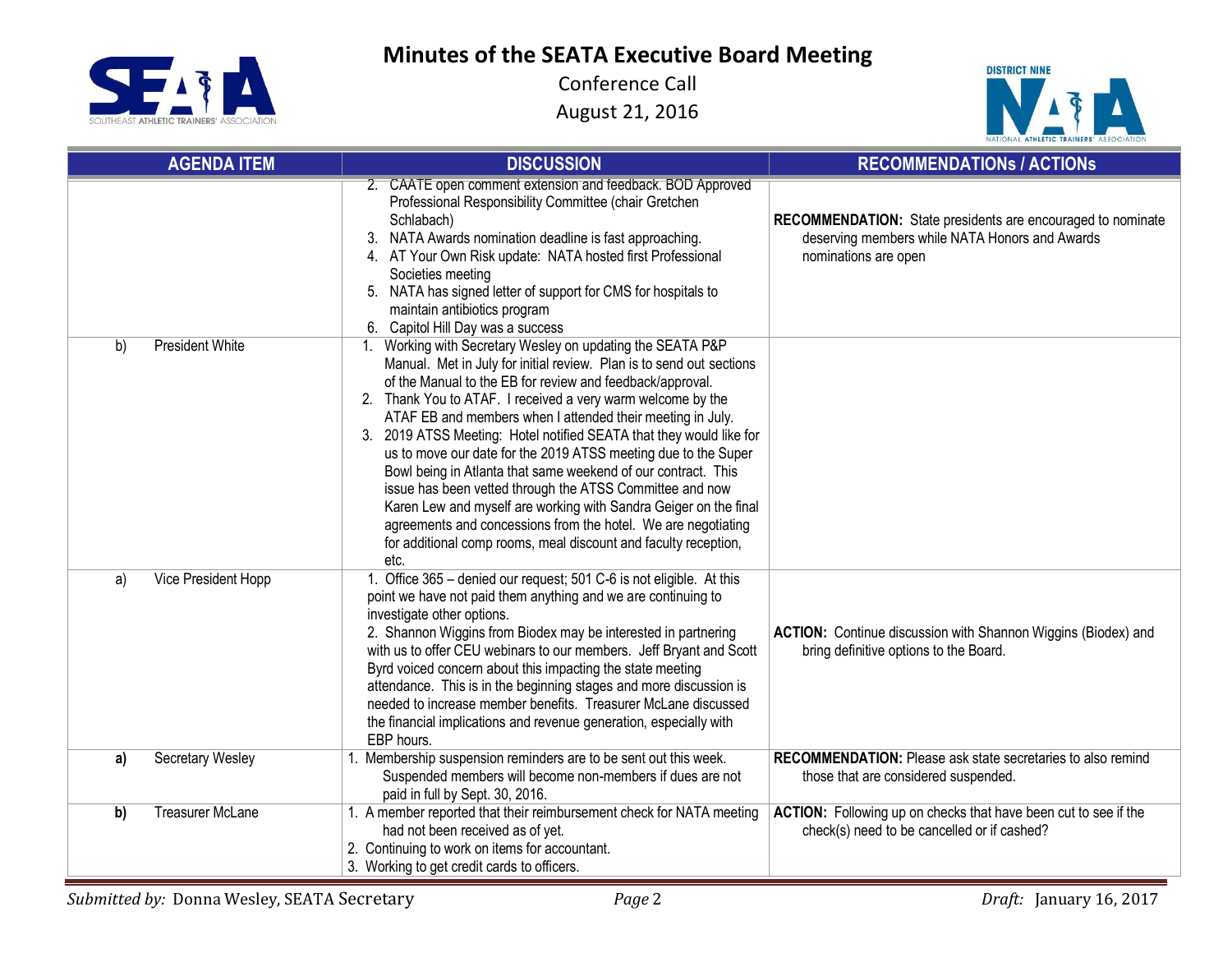**Minutes of the SEATA Executive Board Meeting**





| <b>AGENDA ITEM</b>                            | <b>DISCUSSION</b>                                                                                                                                                                                                                                                                                                                                                                                                                                                                                                                                                                                                                                                                                                                                                                                                                                                                                                                                                                                                       | <b>RECOMMENDATIONS / ACTIONS</b>                                                                                                                                                             |
|-----------------------------------------------|-------------------------------------------------------------------------------------------------------------------------------------------------------------------------------------------------------------------------------------------------------------------------------------------------------------------------------------------------------------------------------------------------------------------------------------------------------------------------------------------------------------------------------------------------------------------------------------------------------------------------------------------------------------------------------------------------------------------------------------------------------------------------------------------------------------------------------------------------------------------------------------------------------------------------------------------------------------------------------------------------------------------------|----------------------------------------------------------------------------------------------------------------------------------------------------------------------------------------------|
|                                               | 4. Will receive an update on investments.<br>5. President White informed the EB that Vice President Hopp is<br>approved to co-sign checks to expedite the process of getting<br>State dues allocations out to the States, in accordance with<br>SEATA policy & procedure.                                                                                                                                                                                                                                                                                                                                                                                                                                                                                                                                                                                                                                                                                                                                               |                                                                                                                                                                                              |
| 2. Committee Reports                          |                                                                                                                                                                                                                                                                                                                                                                                                                                                                                                                                                                                                                                                                                                                                                                                                                                                                                                                                                                                                                         |                                                                                                                                                                                              |
| <b>Standing Committees</b><br>a)              |                                                                                                                                                                                                                                                                                                                                                                                                                                                                                                                                                                                                                                                                                                                                                                                                                                                                                                                                                                                                                         |                                                                                                                                                                                              |
| i. GAC                                        | NATA Governmental Affairs Committee Meeting 6/22/16 at 5:30pm.<br>Reported by Kelsey Greenwald, District IX GAC Chair.<br>The main discussion of the committee was the Grant Application<br>Process. Our committee members have revised all documents that are<br>included in the Grant Applications to ensure that they are more thorough<br>as well as easier to fill out. Communication was of big discussion during<br>the meeting and it was decided that communication between the states<br>and the district representatives will be taken into account when deciding<br>grant amounts to be dispersed. This year's Grant Applications have<br>been emailed out to all state Presidents as well as GAC's if the state has<br>one. If any state did not receive this email with the grant application<br>please contact Kelsey Greenwald, District IX GAC Chair, as soon as<br>possible. Please submit all grant applications by July 28 <sup>th</sup> to ensure the<br>committee has enough time to review them. |                                                                                                                                                                                              |
| ii.<br><b>Education Advocacy</b><br>Committee | Bill Holcomb (MS) represented SEATA on the Education Advancement<br>Committee (EAC). As a member of the committee I was asked to attend<br>Capitol Hill Day with other representatives from Mississippi. The EAC<br>met on Wednesday, June 22. In addition to general business the<br>members developed plans for the Education Research Symposium that<br>the committee will host at ATEC. We also reviewed and discussed the<br>newly proposed CAATE Curricular Content Standards and will provide<br>feedback on an individual basis. I also attended an EAC presentation<br>given by three of our members on Thursday, June 23.                                                                                                                                                                                                                                                                                                                                                                                     |                                                                                                                                                                                              |
| Ad hoc / Taskforce<br>b)<br>Committee(s)      | No Reports Provided / Reported                                                                                                                                                                                                                                                                                                                                                                                                                                                                                                                                                                                                                                                                                                                                                                                                                                                                                                                                                                                          |                                                                                                                                                                                              |
| 3. Old Business                               |                                                                                                                                                                                                                                                                                                                                                                                                                                                                                                                                                                                                                                                                                                                                                                                                                                                                                                                                                                                                                         |                                                                                                                                                                                              |
| <b>NATA Foundation Contracts</b><br>a)        | Status/Update: In March 2016 EB Meeting, a discussion was held<br>regarding the NATA Foundation having to re-write some contracts<br>involving endowed scholarships with the Foundation. Discussed f<br>a working group could be established to review the proposed                                                                                                                                                                                                                                                                                                                                                                                                                                                                                                                                                                                                                                                                                                                                                     | ACTION: President White asked the following individuals to serve on<br>a Work Group to review Foundation contracts: Treasurer<br>McLane, President Gunderson (GA) and President Ullery (KY). |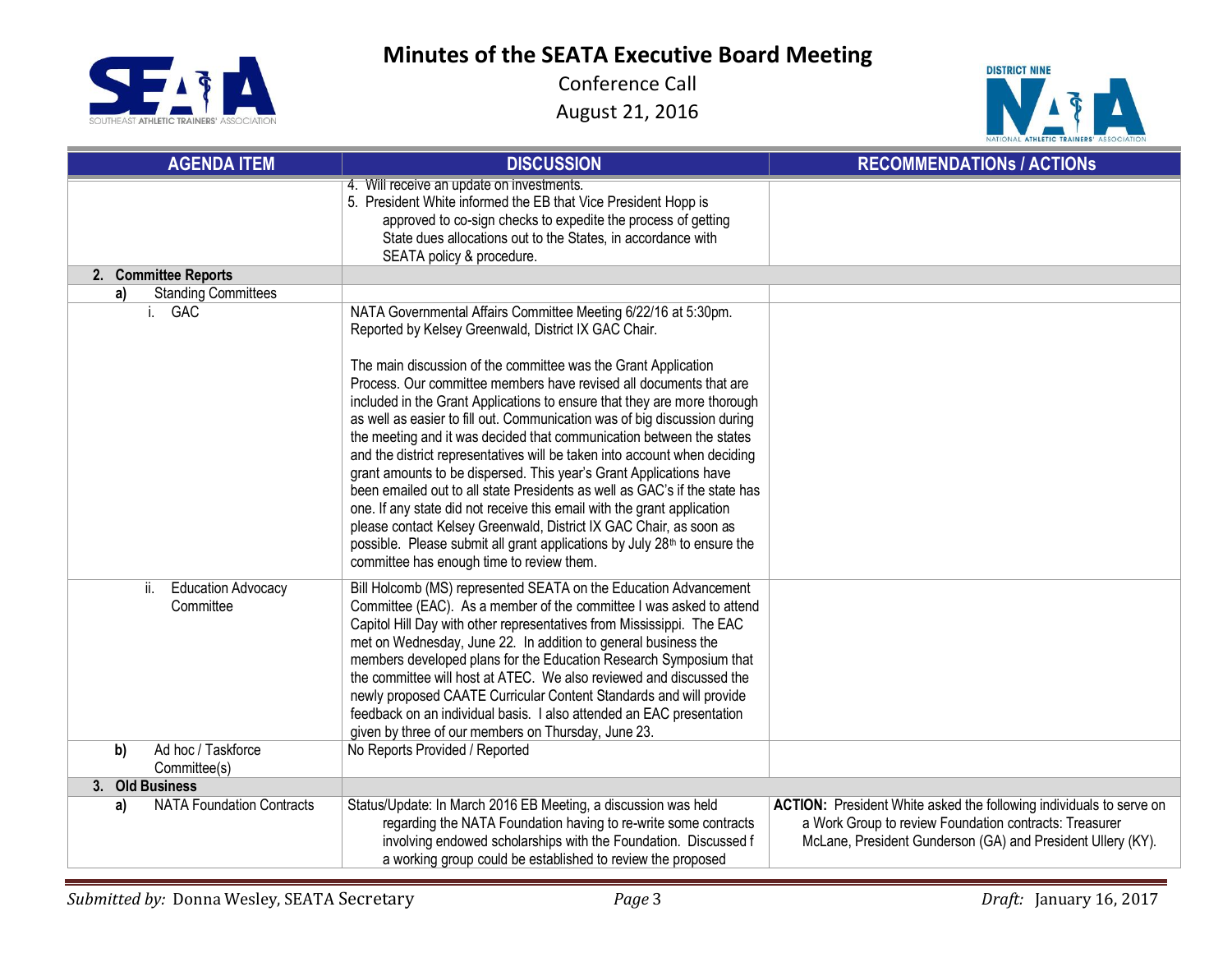SEIT

## **Minutes of the SEATA Executive Board Meeting**



|              | <b>AGENDA ITEM</b>                                            | <b>DISCUSSION</b>                                                                                                                                                                                                                                                                                                  | <b>RECOMMENDATIONS / ACTIONS</b>                                                                                                                                                                                                                                                                                                                                                                                                                                                                                                                                                                                                    |
|--------------|---------------------------------------------------------------|--------------------------------------------------------------------------------------------------------------------------------------------------------------------------------------------------------------------------------------------------------------------------------------------------------------------|-------------------------------------------------------------------------------------------------------------------------------------------------------------------------------------------------------------------------------------------------------------------------------------------------------------------------------------------------------------------------------------------------------------------------------------------------------------------------------------------------------------------------------------------------------------------------------------------------------------------------------------|
|              |                                                               | contracts and work with Dr. R.T. Floyd and Dr. Pattle Tripp to bring<br>a recommendation back to the group before signing the contracts.                                                                                                                                                                           | ACTION: Treasurer McLane will follow-up with Dr. R.T. Floyd to<br>review the contract language before bringing to the group.                                                                                                                                                                                                                                                                                                                                                                                                                                                                                                        |
| b)           | Crisis Event Workgroup                                        | Status/Update: Incoming President White, President Ullery (KY) and<br>President Byrd (TN) will serve on this work group. President White<br>has not conducted a work group meeting yet.                                                                                                                            | ACTION: President White will follow-up with group at a later date.                                                                                                                                                                                                                                                                                                                                                                                                                                                                                                                                                                  |
| c)           | Office 365                                                    | Status/Update: Funding of up to \$750 and authorize Jeff Hopp to pursue<br>the process of verifying SEATA's qualifying Non-Profit status for<br>the use of Office 365. Denied approval as tax-exempt organization<br>since we are 601(c)6. SEATA will consider other options                                       | <b>ACTION:</b> VP Hopp will investigate other opportunities to improve<br>communication for the Executive Board and state association<br>business.                                                                                                                                                                                                                                                                                                                                                                                                                                                                                  |
| $\mathsf{d}$ | <b>SEATA Quiz Bowl</b>                                        | Status/Update: To charge the SEATA Quiz Bowl Committee to<br>reevaluate the format in determining the SEATA representative.<br>No discussions have been held with the work group at this time.                                                                                                                     | ACTION: President White will follow-up with the Committee at a later<br>date to then report back to the EB.                                                                                                                                                                                                                                                                                                                                                                                                                                                                                                                         |
| e)           | <b>NATA Career Center Funds</b>                               | Status/Update: Secretary Wesley and Treasurer McLane will follow up<br>with the NATA to investigate the NATA's policy and updates to the<br>SEATA P & P may need to be made in this area during the<br>updating process.                                                                                           | <b>ACTION:</b> President White requested that each State President to<br>reply to this email with your state's plans, from this point<br>forward, to maintain a job board which competes/conflicts with<br>the NATA's Career Center. Email correspondences are<br>reports:<br>KY - Plans to remove job board<br>$\bullet$<br>GA - will not have a job board<br>$\bullet$<br>AL - does not have a job board<br>$\bullet$<br>TN - does not have a job board<br>$\bullet$<br>LA - does not have a job board<br>$\bullet$<br>FL - does not have a job board<br>$\bullet$<br>MS - no longer has a job board of NATA job<br>announcements |
|              | 4. New Business                                               |                                                                                                                                                                                                                                                                                                                    |                                                                                                                                                                                                                                                                                                                                                                                                                                                                                                                                                                                                                                     |
| a)           | <b>Exhibitor Sponsor for the</b><br>National AD Meeting in TN | TN President, Scott Byrd, would like to ask for funding assistance for<br>TATS / SEATA to be an exhibitor at this meeting on December 11-<br>12, 2016. He is asking NATA for PR materials. SEATA President<br>White suggested that SEATA cover the exhibitor fee for this<br>national conference being held in D9. | MOTION (MS/LA): For SEATA to register as a Level 2 exhibitor<br>package. 7-0-0-0 Approved<br>ACTION: Scott Byrd will check with obtaining a list of attendees in<br>advance to provide to SEATA/NATA as an exhibitor for pre event<br>marketing.<br><b>ACTION:</b> Director Brunett will contact NATA MarCom to investigate<br>booth/banners and signage for marketing material.<br>ACTION: State presidents will investigate door prize donations.                                                                                                                                                                                 |
| b)           | Crisis Event: LA Flooding                                     | <b>Update from LA President Arceneaux</b><br>President Arceneaux expressed appreciation to those that have reached<br>out and supported those that are impacted. Through coordinated efforts<br>with Gerard and LATA officers set up GoFund Me account that has                                                    | <b>ACTION:</b> President Arceneaux will discuss with his officers on the<br>best way for our states to support impacted ATs.                                                                                                                                                                                                                                                                                                                                                                                                                                                                                                        |